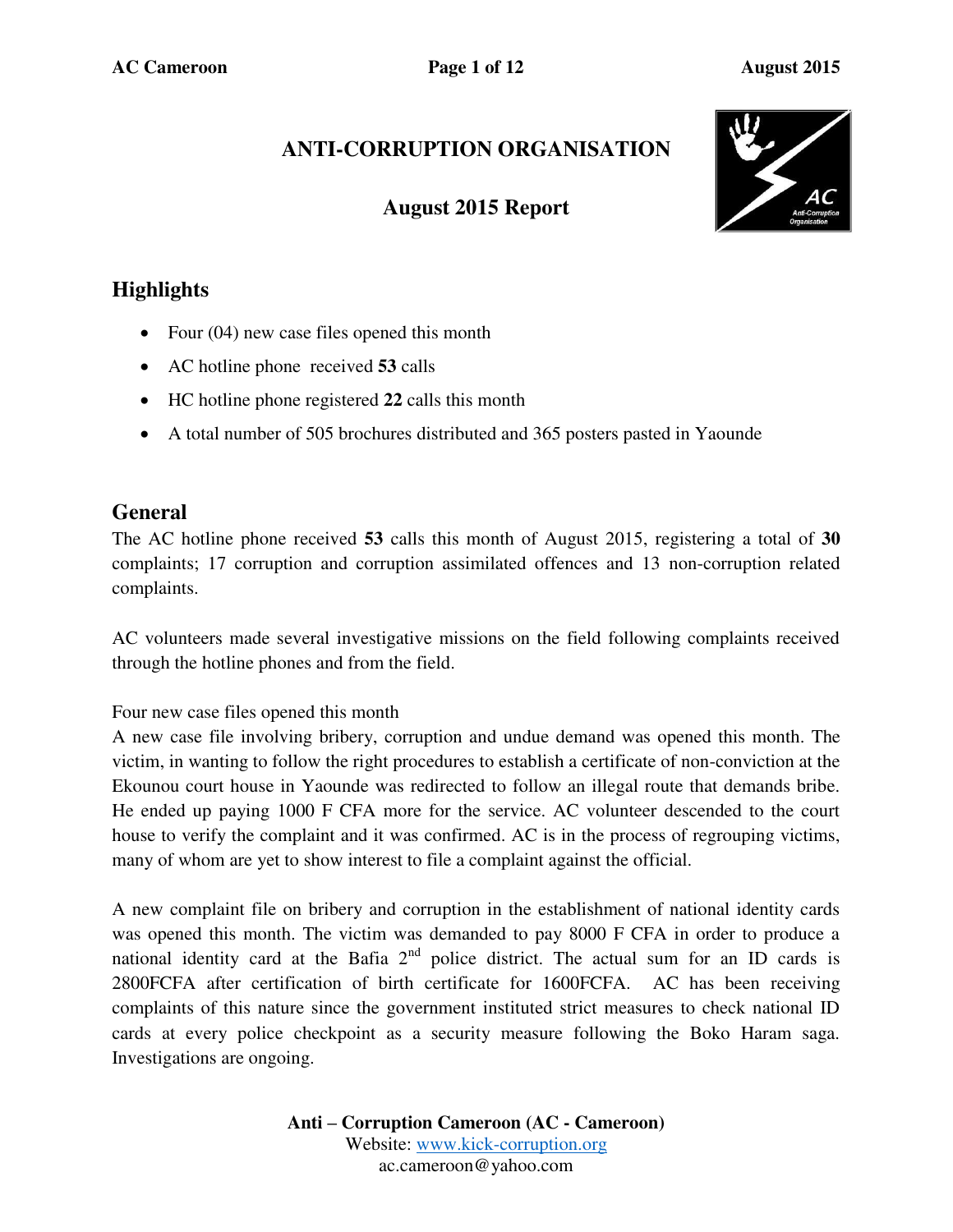Another new complaint file was opened this month on bribery and corruption. The victim reported the administration of the Nkozoa government secondary school for demanding that she pays 10,000 FCFA as bribe before her son is admitted into the school. This complaint was received from several other parents this school going season with various amount of money being asked ranging from 10,000 F CFA to 50,000 F CFA depending on the class of the student. Investigations are ongoing.

A new case file on bribery was opened this month. The victim was demanded 5,000 F CFA at the gendarmerie research unit in Bafoussam before he can deposit a complaint. It was incongruous for AC to learn that because depositing a complaint is free of charge at that level. Investigations are ongoing.

Investigations were carried out on a fraud complaint involving false pretense and usurpation of office this month. AC was contacted by a US based supplier of lighting and renewable energy (solar panels 4u) to report an attempt on false pretense using the name of one of Cameroon's ex prime ministers. The ex government official was alerted of the case and a copy of the mail forwarded to the national agency for information technology and communication (ANTIC) that is in charge of fighting cyber criminality.

Investigations were also carried out in education corruption cases involving two higher institutions of learning. Students from the state university of Yaounde I Ngoa-ekelle complained that they were asked to pay either 1000 or 2000 F CFA to certify diplomas obtained from the institution. The same complaint was reported by students from the higher institute of management and economics at Mfou who also have to pay 2000 F CFA before they can certify their diplomas.

The distribution of brochures and pasting of posters remained the major activities carried out this month in order to recruit victims of corruption. Posters were pasted and brochures distributed in corruption hotspots around Yaounde. The administrative areas visited this month were the Yaounde central and Ekounou court houses, the Ministry of Finance and its environs, the Efoulan and Province judicial police stations and the central post office. Markets like the mokolo, Ekounou, Mfoundi and the central markets were also covered.

Case follow-up this month continues with the old court case of motor bike riders against the head of the Nkolbisson municipal storeroom still at the level of hearings in the high court in Yaoundé. The case was adjourned again for an extended period with threats of it being thrown out of court if the plaintiffs like the defendant continue to miss court sessions. The plaintiffs are discouraged and giving up on the case. AC contacted the lawyer this month for updates on the case and he promised to push for closure of the case if the plaintiff does not attend the next hearing.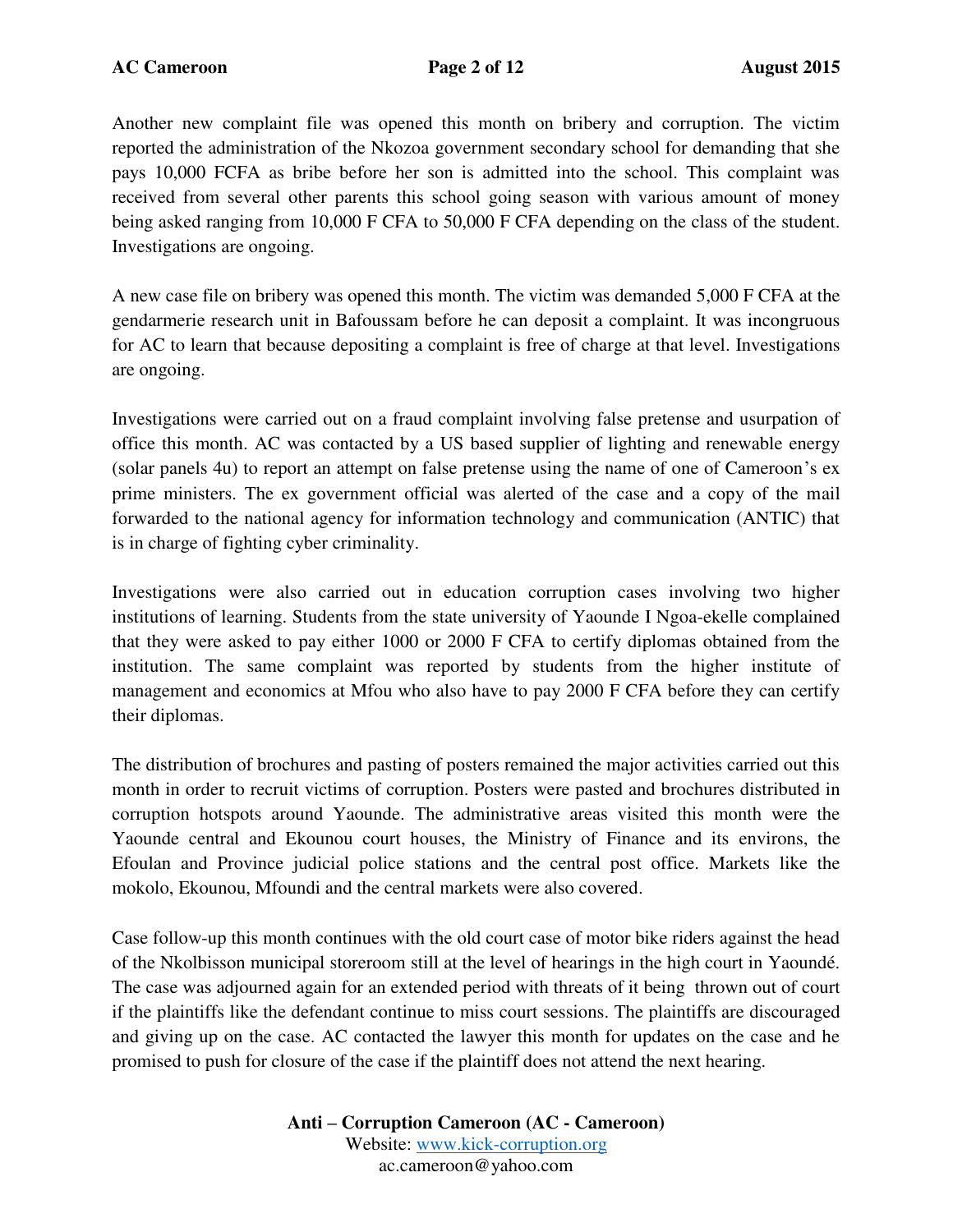## **AC Hotline Phone**

The AC hotline phone registered **53** calls this month of August 2015 with **17** corruption and corruption assimilated offences and **13** non-corruption related complaints.

In addition to calls received through the AC hotline phone, field work was also carried out around corruption hotspots in Yaounde in a bid to recruit victims of corruption. In this regard, a total of 505 AC brochures were distributed and 365 AC posters pasted with **8** corruption complaints collected mostly on bribery and corruption. The total calls have been analyzed and represented on charts as seen below.



96% of calls this month were responsive while just 4% of calls this month were not responsive.

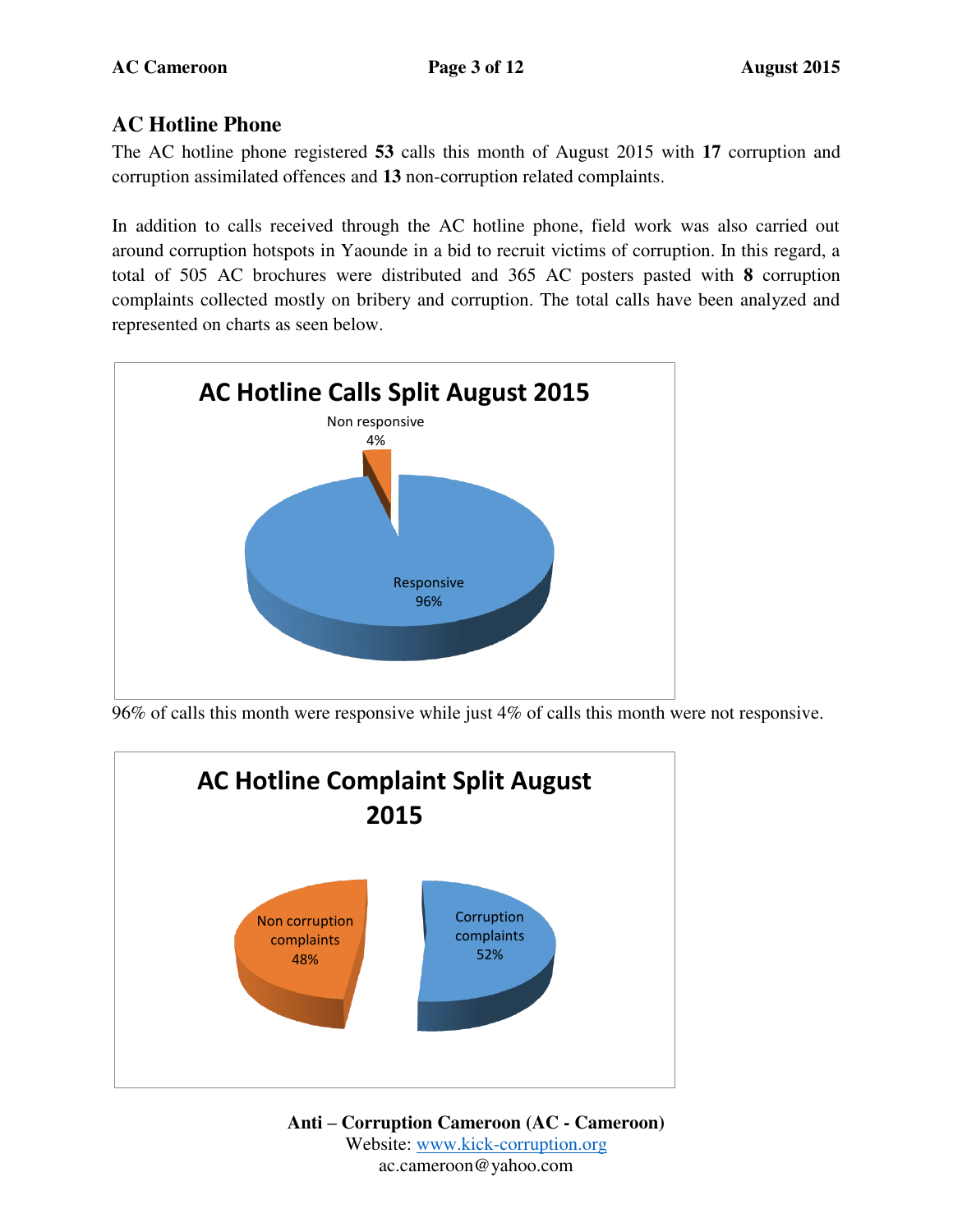52% of complaints were corruption complaints while 48% were non corruption complaints.



Bribery and corruption were the highest number of complaints received this month with a 40% representation, followed by complaints of undue demand with 27%, embezzlement with 13%, fraud and indulgence which have 7% each and lastly oppression with 6%.

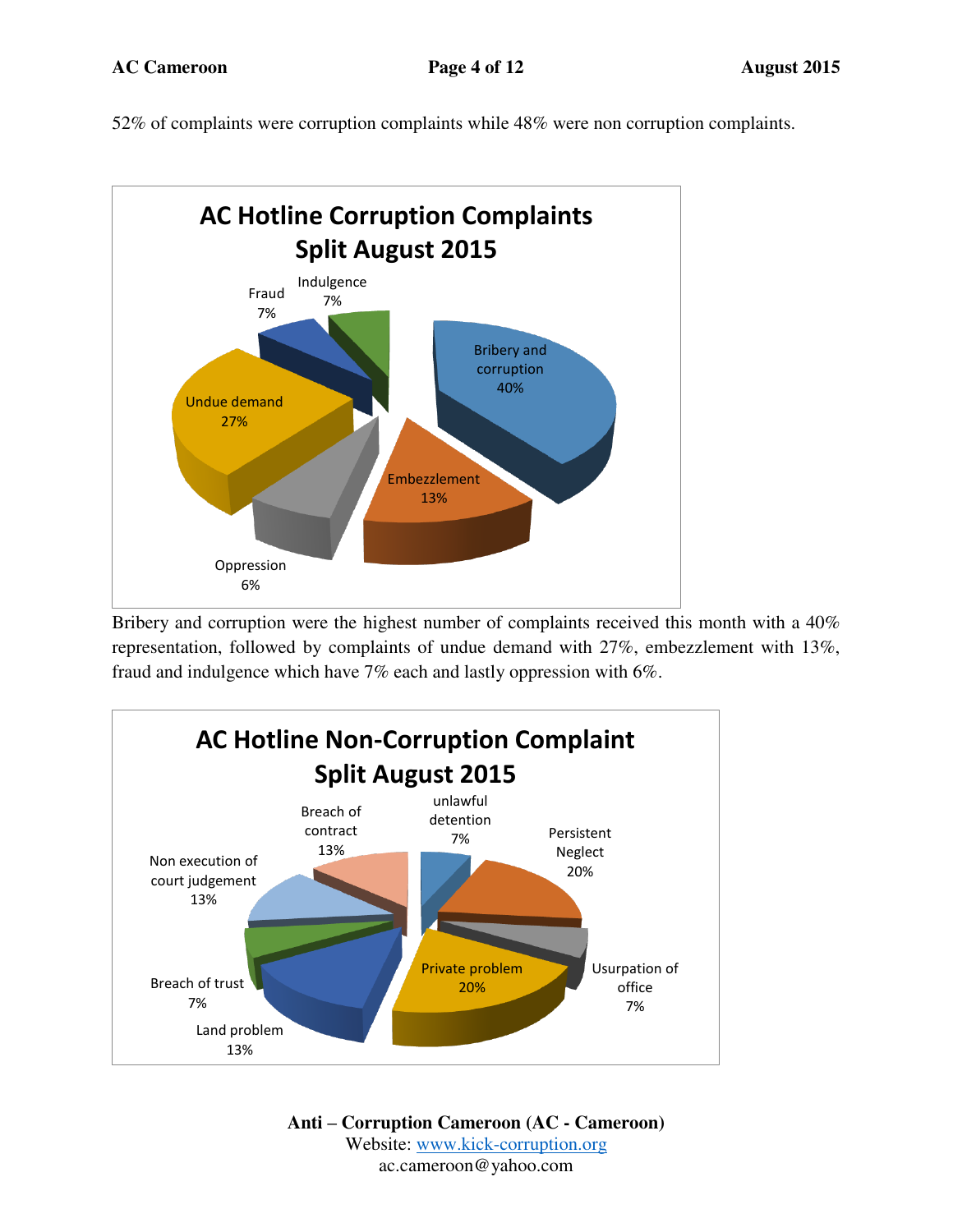This month of August 2015, administrative negligence and private complaints were highest with 20% each, followed by breach of contract, non-execution of court judgments, breach of contract and land problems with 13% each, then breach of trust, unlawful detention and usurpation of office which had 7% each.

**Gender** 



86% of calls this month of August 2015 were from the male gender while the female gender had just 14% of calls

## **Age Range of Callers**

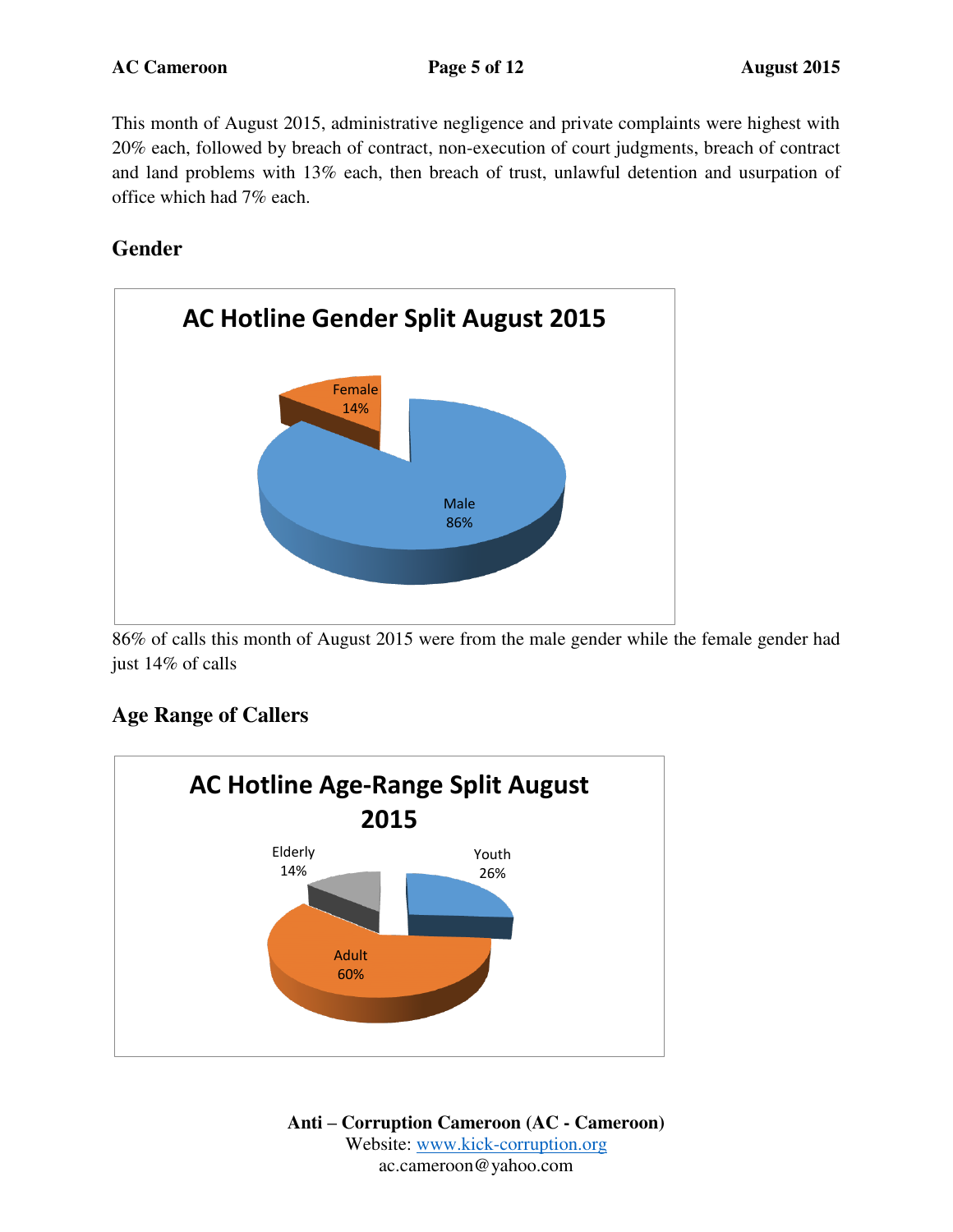The adult age range was highest this month with 60% of calls, followed by the youth age range with 26% and lastly the elderly age group which had 14% of calls.



## **Regional Representation**

The Centre region had the highest number of calls this month of August 2015 representing 62% of total calls, followed by the littoral region with 15%, then the West, Extreme North and South West with 5%, the South, the East with 3%, lastly the North West with 2%.

### **Email/postal complaints**

Three complaints were received through the email address. The first complaint involving fraud and usurpation of office, the second on undue demand and oppression by council market workers and the third on a scam and false pretense orchestrated by a Cameroonian that has rendered an elderly British man penniless.

### **Investigations**

Investigations were necessary for a new case file involving bribery, corruption and undue demand opened this month. The victim, in wanting to follow the right procedures to establish a certificate of non-conviction at the Ekounou court house in Yaounde was redirected to follow an illegal route that demands bribe. He ended up paying 1000 F CFA more for the service. AC volunteer descended to the court house to verify the complaint and it was confirmed that every person wanting to establish a non conviction certificate was redirected outside by the court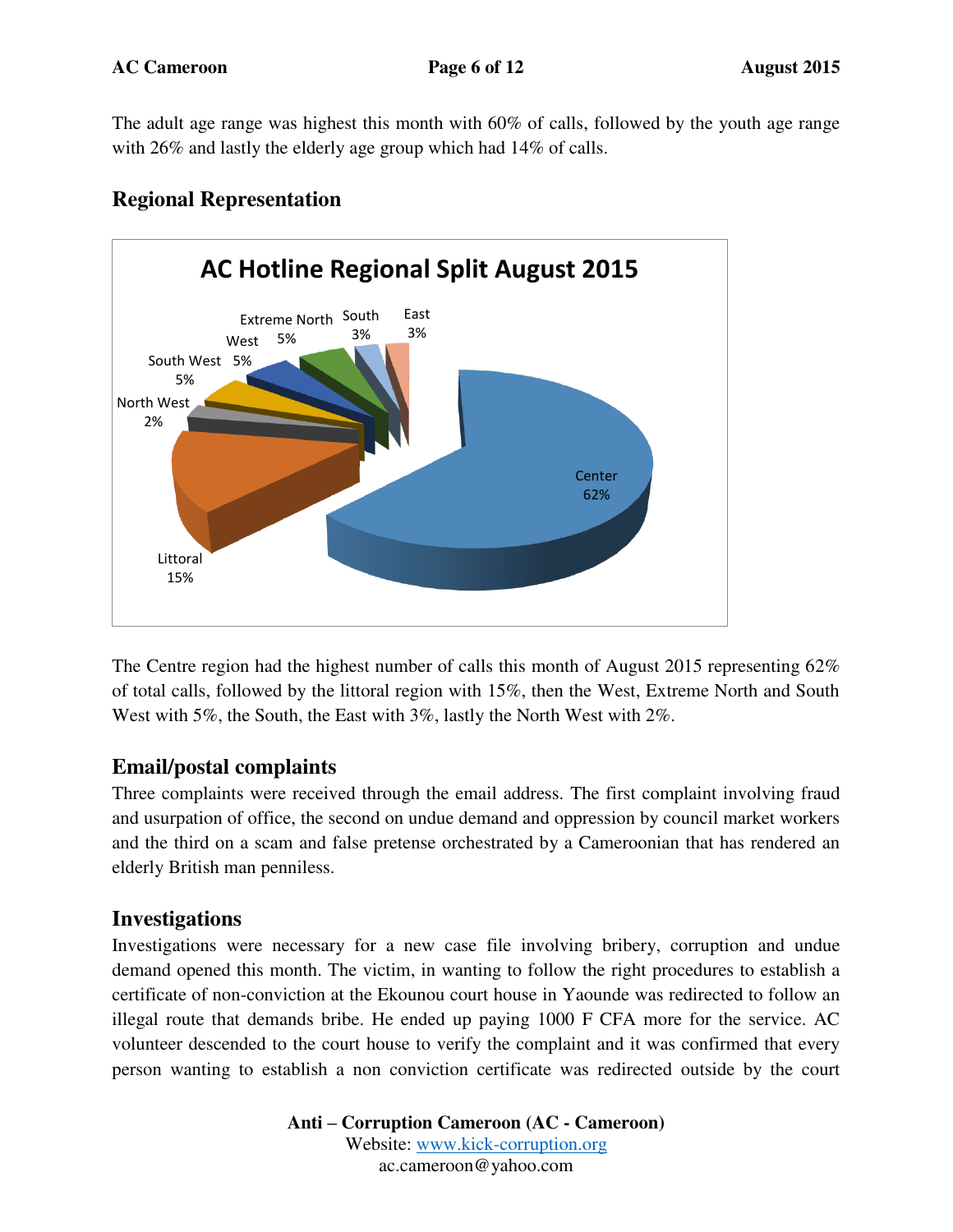workers. Reason for this being they get a commission from the intermediaries outside who then bring the documents for signing. The normal procedure demands four days after a cash deposit of 2,500 F CFA and photocopies of ID cards and/or birth certificates but when you follow the intermediary route from outside where bribery is solicited, the process takes just twenty four hours. AC is in the process of regrouping victims, many of whom are yet to show interest to file a complaint against the court officials for bribery and corruption and distorting public order.

Investigations were also necessary on a new complaint file of bribery and undue demand opened this month. The victim was solicited 8,000 F CFA at the Bafia  $2<sup>nd</sup>$  police district for the establishment of a national Identity card. The actual sum for an ID cards is 2800 F CFA. But in special cases where you have to provide a certificate of lost, an additional 1,000 F CFA is asked which means the victim had to pay 3,800 instead of 8,000 F CFA. AC has been receiving complaints of this nature since the government instituted strict measures to check national ID cards at every police checkpoint as a security measure following the Boko Haram saga. Investigations are ongoing.

Investigations were also carried out on a new complaint file opened this month on bribery and corruption. The victim reported the administration of the Nkozoa government secondary school for soliciting 10,000 F CFA as bribe before her son is admitted into the form two of the school. This complaint was received from several other parents this school going season. The money usually asked ranged from 10,000 to 50,000 F CFA depending on the class of the student. AC contacted the principal of the school in question who was astonished to hear of such allegations coming from his school. He asked for the name of the offender and promised to put the situation in check. AC is expecting updates from the principal after the investigations he promised to carryout.

Investigations are ongoing on a new case file on bribery opened this month. The victim was solicited 5000 F CFA as bribe by the secretary at the gendarmerie research unit in Bafoussam before he can deposit a complaint. It was incongruous for AC to learn that because there are no charges involved in depositing a complaint at that level. AC intends to contact the commander himself who the secretary said is actually out of the country at the moment AC called.

Investigations were also carried out on a fraud complaint involving false pretense and usurpation of office this month. AC was contacted by a US based supplier of lighting and renewable energy (solar panels 4u) to report an attempt on false pretense using the name of one of Cameroon's ex prime ministers. The ex government official was alerted of the case and a copy of the mail forwarded to the national agency for information technology and communication (ANTIC) that is in charge of fighting cyber criminality in the country.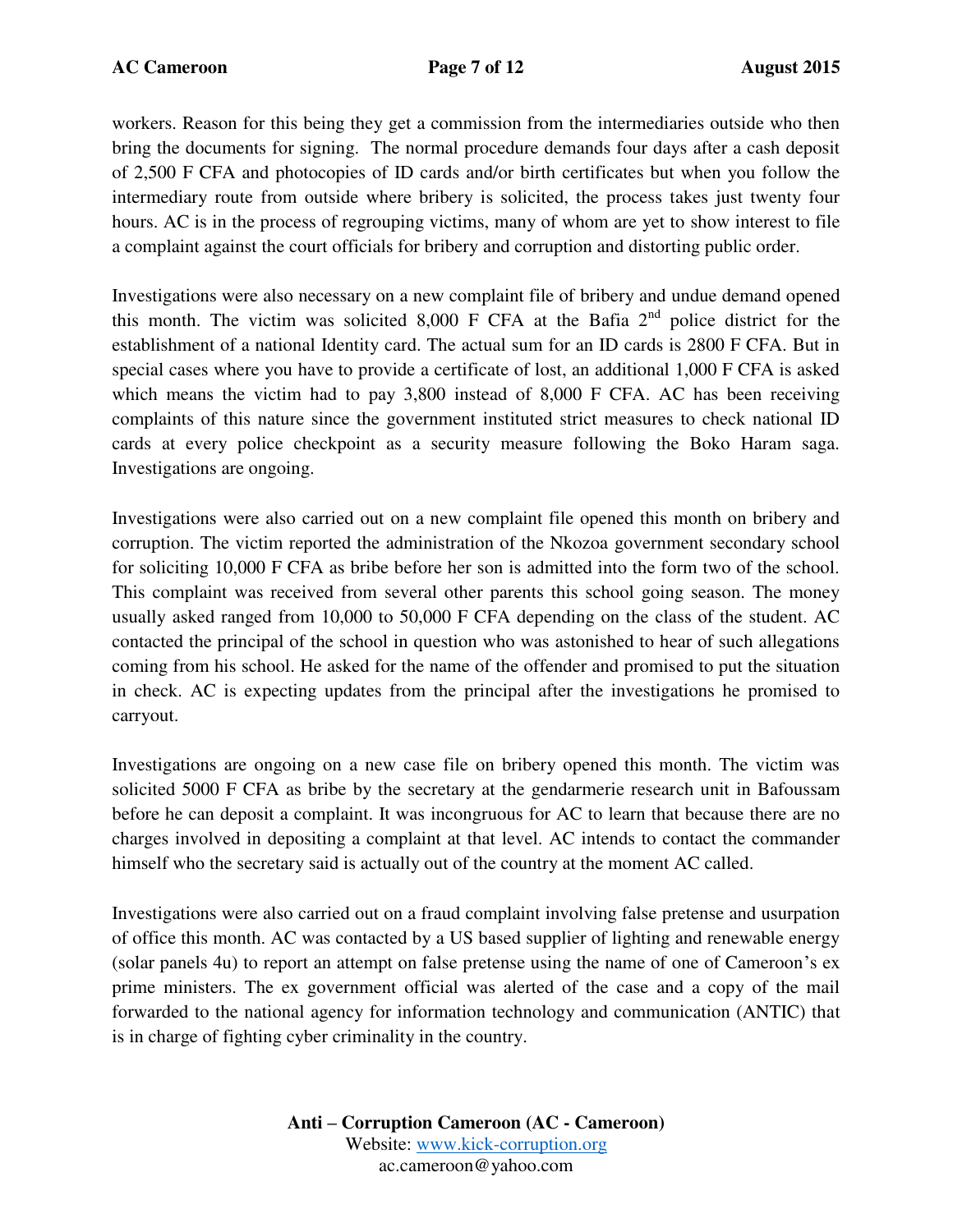AC volunteers also investigated two education corruption cases involving two higher institutions of learning. Students from the state university of Yaounde I Ngoa-ekelle complained that they were asked to pay either 1000 or 2000 F CFA to certify diplomas obtained from the institution. The same complaint was reported by students from the higher institute of management and economics at Mfou who also have to pay 2000 F CFA before they can certify their diplomas. Ironically in both institutions is a public notice pasted in the secretariat notifying students that certification of their diplomas are free.

## **Legal follow-up**

Case follow-up this month continues with the old court case of motor bike riders against the head of the Nkolbisson municipal storeroom still at the level of hearings in the high court in Yaoundé. The case was adjourned again for an extended period and promised to be thrown out of court if the plaintiffs like the defendant continue to miss court sessions. The plaintiffs are discouraged and giving up on the case. AC contacted the lawyer this month for updates on the case and he promised to push for closure of the case if the plaintiff does not attend the next hearing.

## **Health Corruption Hotline**

The health corruption hotline received 22 calls this month and registered 3 complaints. One on the sale of subsidized malaria treatment including artesunate for children below five years and pregnant women from health centre far off in Idenau; and the second regarding payment fee attached to receiving antiretroviral treatment.

A third complaint that is not related to the health corruption diseases but very important as it prevents access to health care services. The caller called very sick from a newly inaugurated hospital in the Awing village and complained that all health personnel have disserted the hospital for days and there is no one to attend to her since two days. The data from the calls has been analyzed as is represented below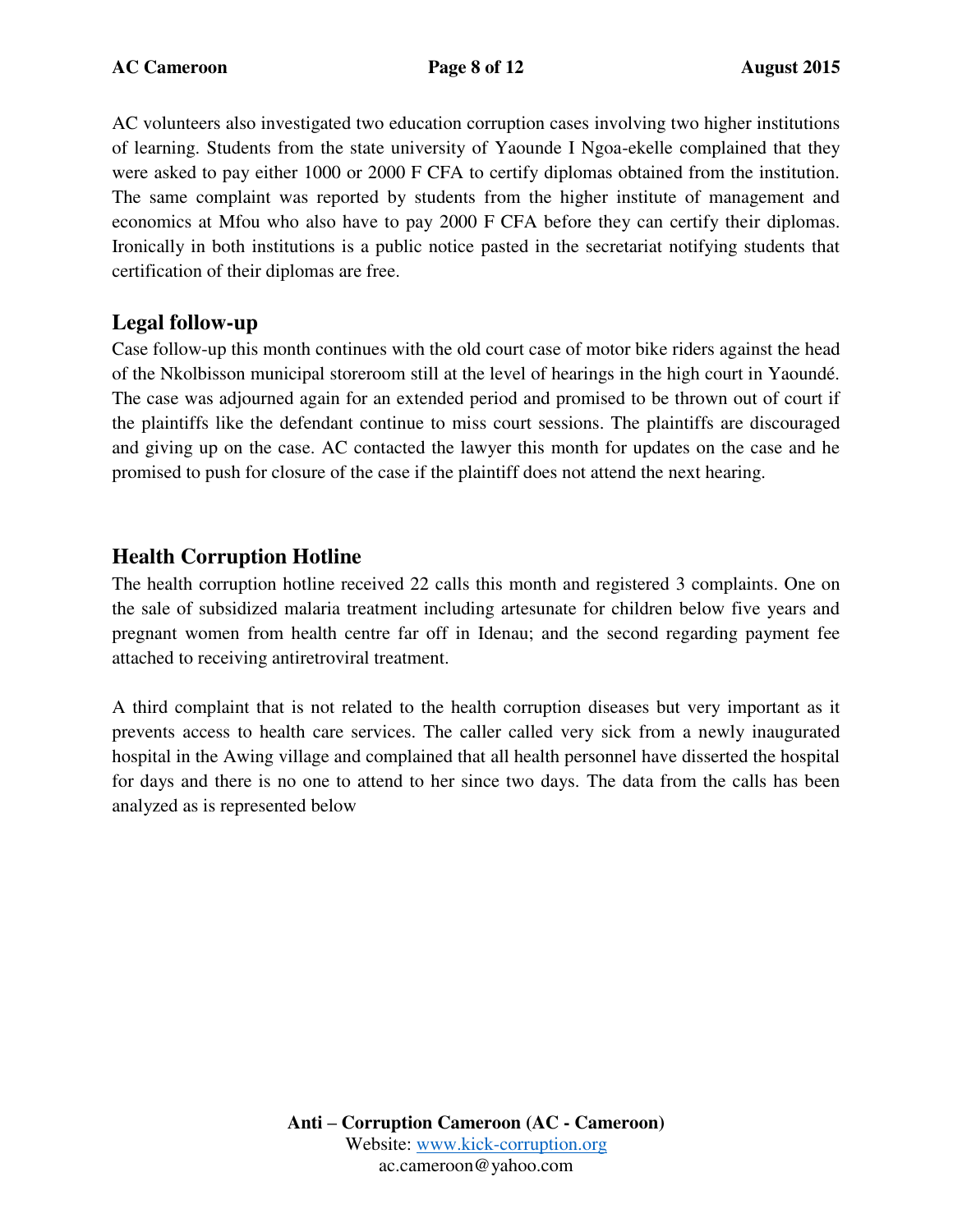

This month of August 2015, 86% of health corruption calls were responsive while just 14% of calls were non responsive.



34% of complaints this month of August 2015 were regarding the difficulties of paying the median fee of 1000 F CFA before collection of ARVs, followed by 33% of calls that was on the sale of subsidized treatments for malaria for children below five years. 33% of calls were concerned personnel negligence preventing access to treatment.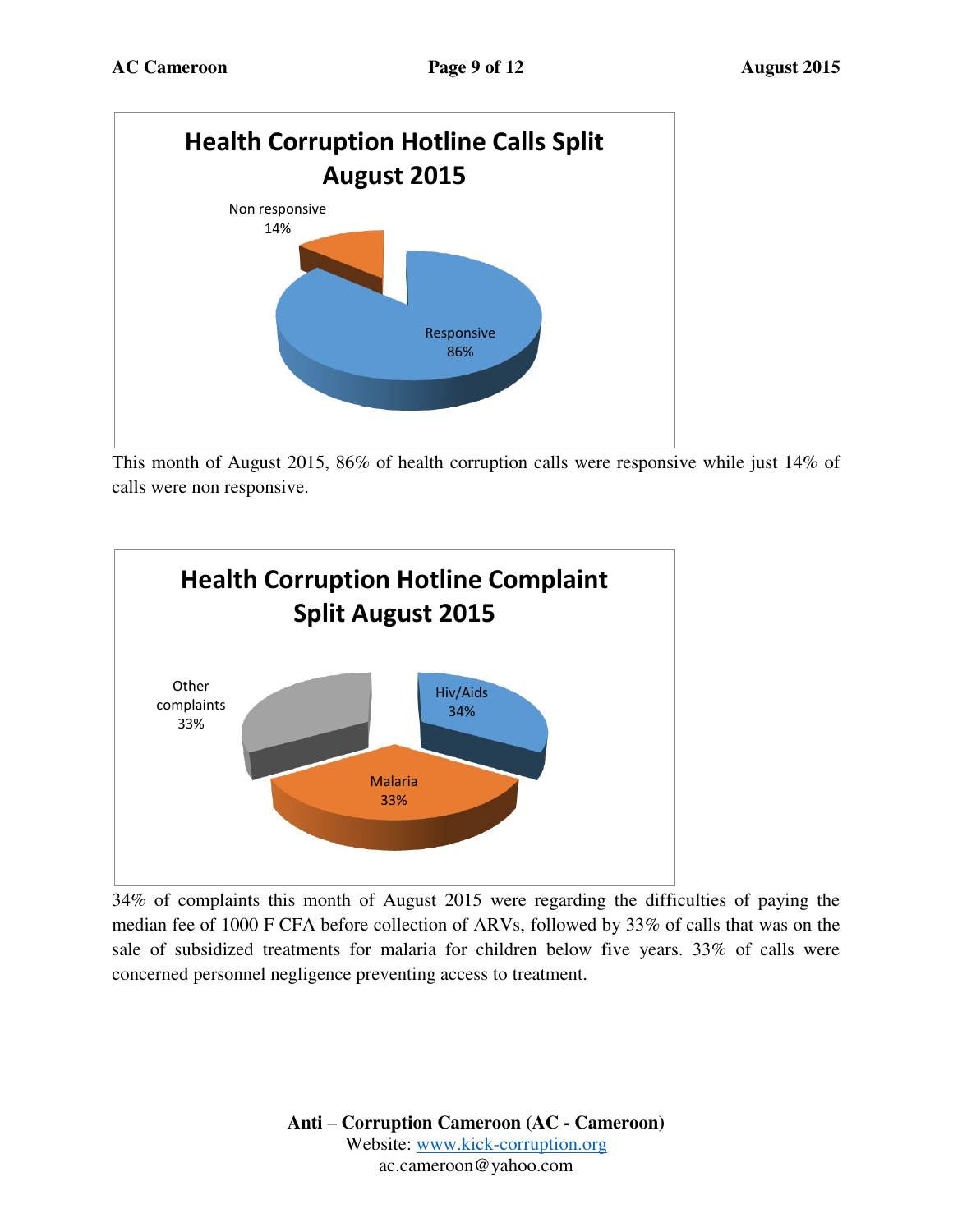# **Gender**



Interestingly this month of August 2015, more women participated overriding the male gender with 57% while the male gender represented 43%

# **Age range of callers**



The adult age-range registered 71% of calls this month while the youth age-range registered 29% of calls. The elderly age group is absent from action this month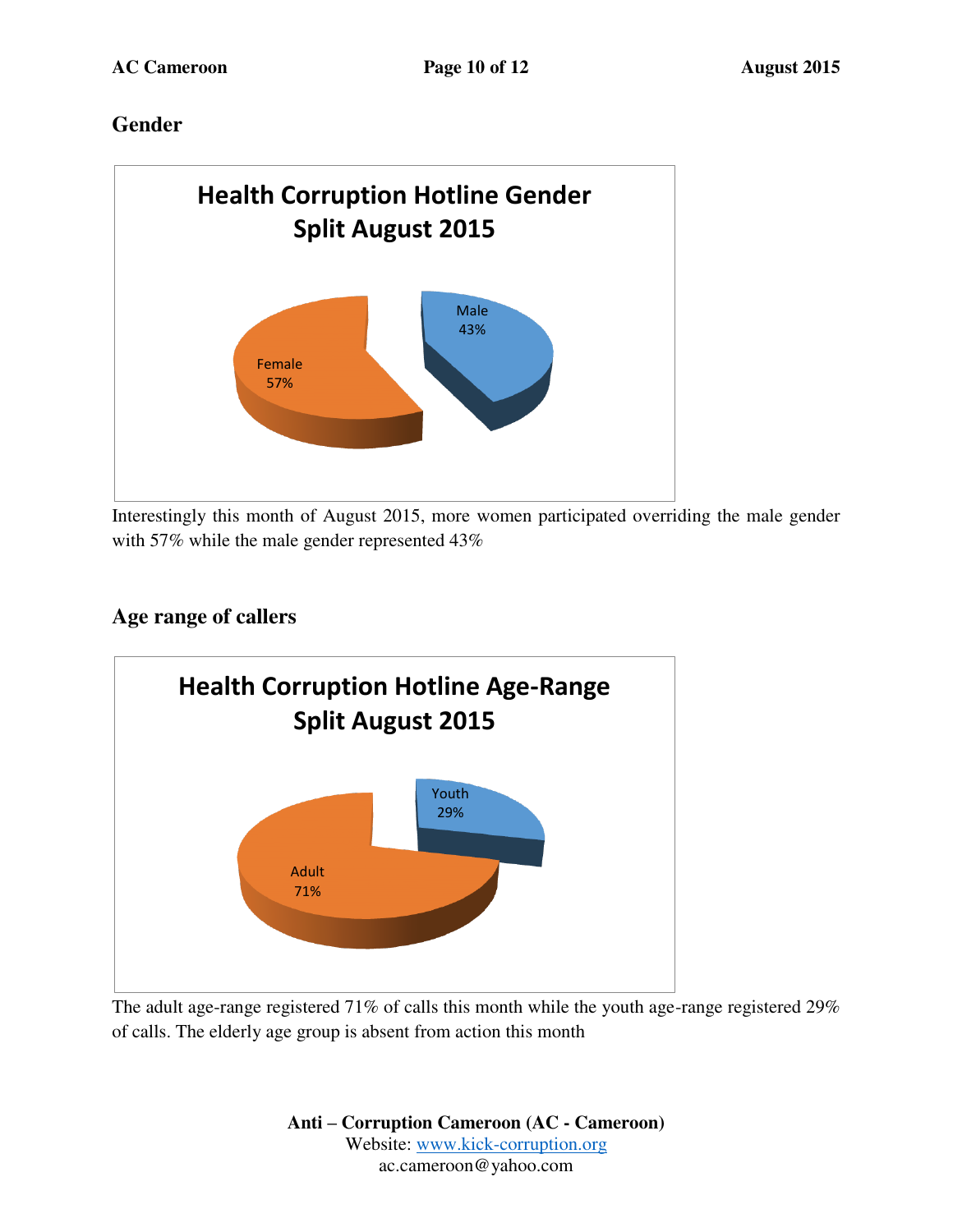### **Regional representation**



The highest number of calls this month came from the South West region with 34%, followed by the Adamawa region that sent in 22% of calls, and lastly, the Centre, Far North, North West and West regions all have 11% each of calls.